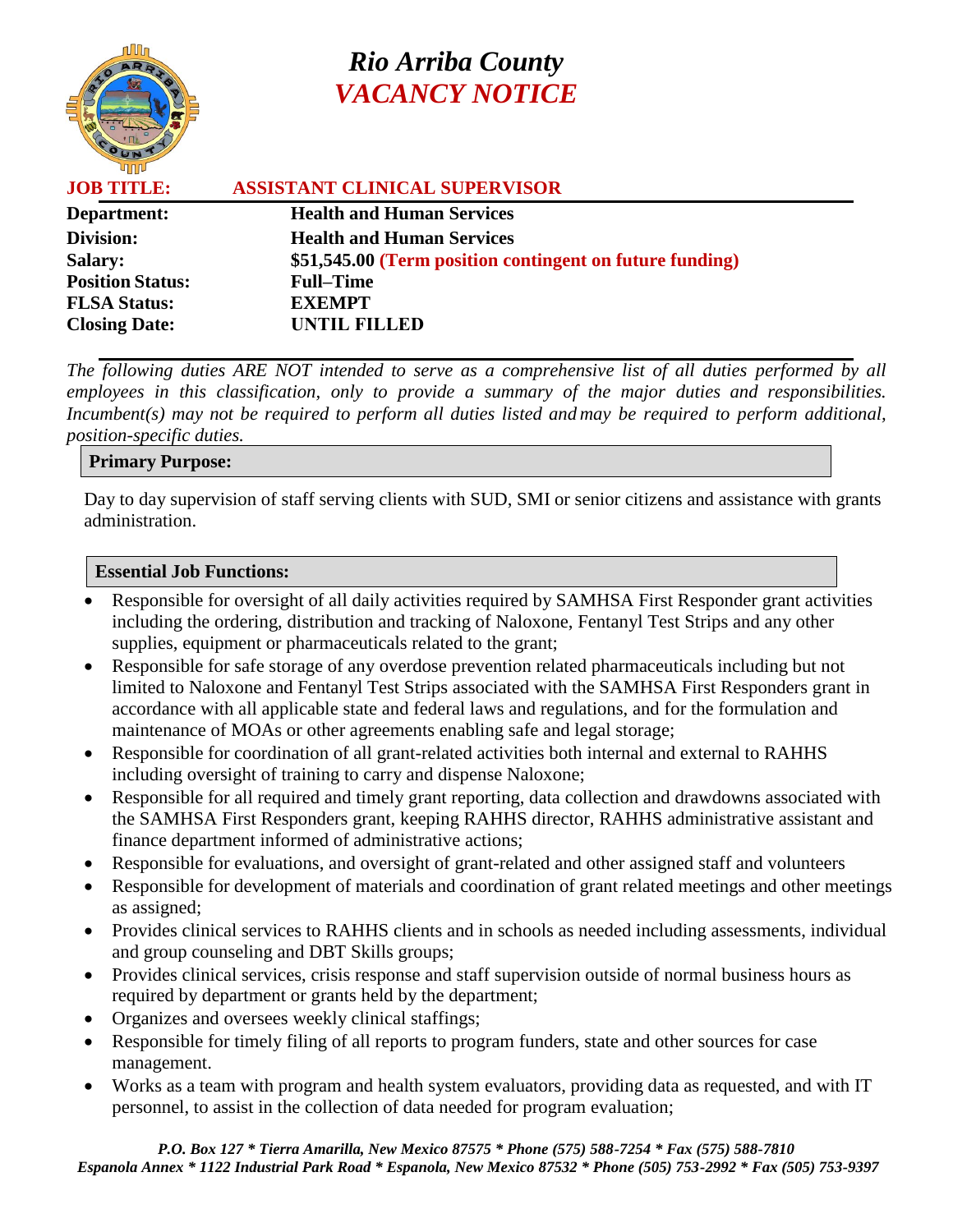- Exerts positive leadership role;
- Coordinates services with other county departments, with HHS Senior activities, and Adult Day Care, providing assistance to Adult Day Care Director as needed, and with other federal, state and local agencies;
- Acts as liaison to Single State Entity, providing all information necessary for program audit, evaluation and quality assurance;
- Oversees budget of SAMHSA First Responder grant and other grants as assigned by Health and Human Services Director;
- Ensures quality and continuity of care by maintaining program records, program planning and policy development;
- Ensures the quality of care, records and files up-keep, 90 day audits of clients files when asked by Clinical Supervisor.
- Performs other duties as assigned by HHS Director.

## **Knowledge / Skills:**

- Must adhere to all N.M. Counseling and Therapy Practice Board rules, regulations and practice act.
- Ability to understand and communicate with multi-cultural community;
- Ability in dealing with passive aggressive individuals and individuals in denial about their addictions; and negative/hostile behaviors that may surface and the ability to handle those immediate situations;
- Familiarity with Medicaid Regulations and requirements, with Senior Care and Senior Programs, and with Virtual Patient Records;
- Ability to perform the essential duties as stated above;
- Bilingual –Spanish is preferred;

## **Minimum Qualifications**

Must have LMSW, LCSW, LPCC, CNP or other valid New Mexico license enabling provision of clinical services in the behavioral health field;

Must have training and certification to provide Dialectical Behavioral Therapy (DBT) and experience providing DBT to adolescents;

Must have four (4) years' experience in the field of alcoholism, substance abuse and mental health; Familiarity with State and Federal legislation impacting behavioral health services including HIPPA, ASAM, etc.;

Valid New Mexico Driver's License with an acceptable driving record;

## **Working Conditions:**

All essential job duties are performed both indoors and outdoors.

Temperature is controlled to maintain comfortable work environment year-round indoors and employee is exposed to natural weather conditions when outdoors.

Work is largely conducted on an even, dry surface. Surface may be carpet or tile floor. Employee is required to utilize stairs in the performance of essential job duties. May be required to work or insure clinical coverage outside of normal business hours.

Employee will be required to visit and provide services in the detention center, senior centers and other offices. Employee may conduct transports and home visits.

*P.O. Box 127 \* Tierra Amarilla, New Mexico 87575 \* Phone (575) 588-7254 \* Fax (575) 588-7810 Espanola Annex \* 1122 Industrial Park Road \* Espanola, New Mexico 87532 \* Phone (505) 753-2992 \* Fax (505) 753-9397*